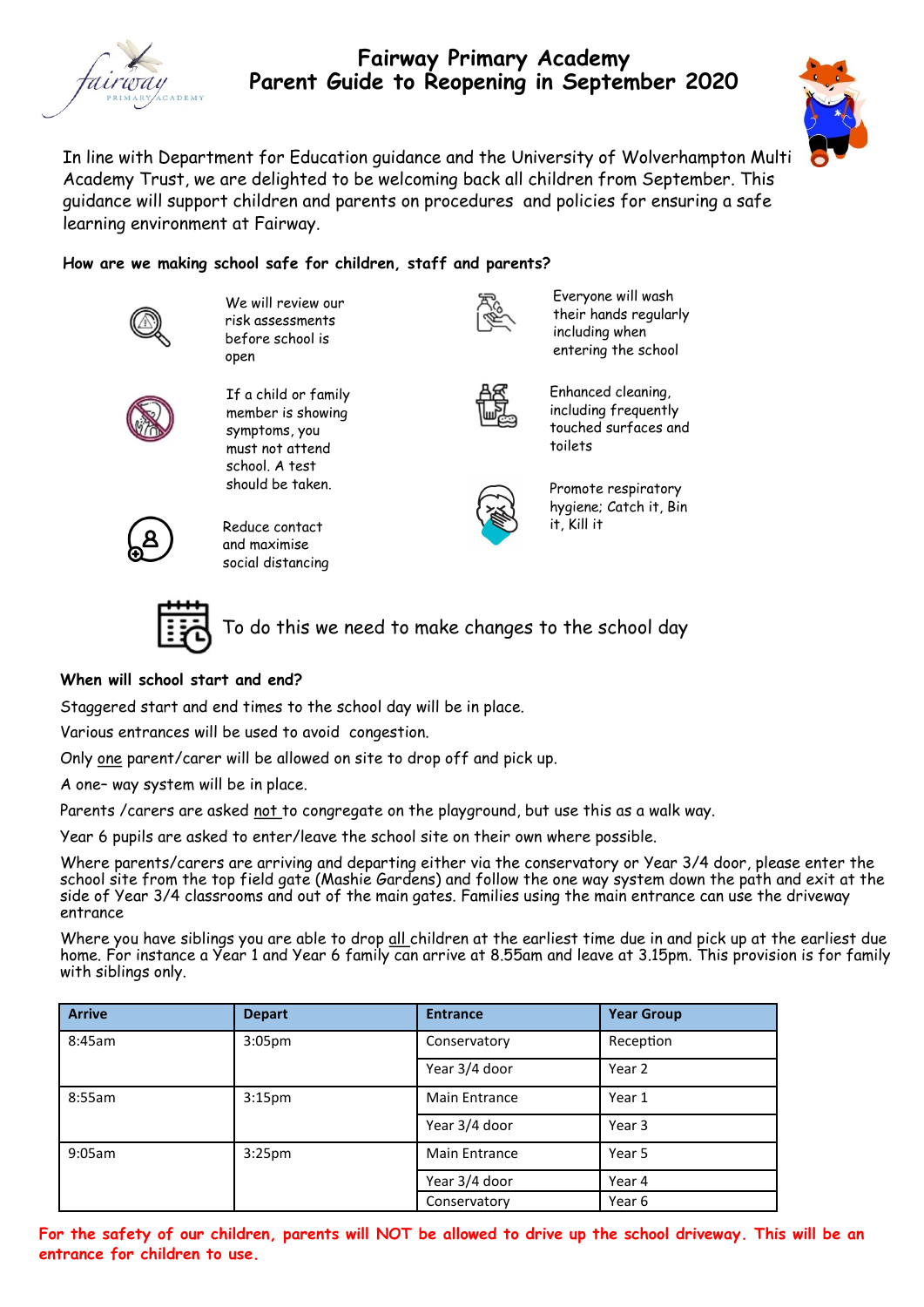

## **How will children be grouped?**

Children will be in class 'bubbles

These bubbles will remain consistent and as much as possible limit the number of children and staff in contact with each other

When circumstances allow staff will remain a two metre distance from children

Older children will be supported to maintain distance and not touch staff and other peers where possible

Children will not meet for large gathering such as assemblies. These will be conducted virtually

## **What will classrooms look like?**

Where possible desks will be facing forwards

Children will have their own frequently used equipment such as pens, pencils, rubber, sharpener etc.

The amount of exercise books children use will be reduced

# **How will break time and lunchtime work?**

Break times will be staggered.

To promote our curriculum recovery and wellbeing focus, children will have a longer break time in the first few weeks to support rebuilding lost friendships.

The playground/field will be subdivided and zoned for each 'bubble'

Lunchtime will be staggered.

Lunches will be eaten in classrooms where children can remain in their class 'bubble' and a consistent supervisor.

Children can bring in their own packed lunch, preferably in disposable bags or order a cold lunch. Hot lunches will be available some days and on a reduced choice that can be eaten in the classroom. Universal Free School meals will continue and free to Reception, Yr1 and Yr2 and those eligible.

Water bottles may be brought into school.

For snack, Reception, Yr1 and Yr2 will receive free fruit, all other children can bring in their own healthy snack.

Any equipment used will not be shared between children and cleaned before used again.

### **What will curriculum Provision look like?**

A recovery curriculum will be in place with a focus on mental heath and wellbeing as well as identifying gaps in reading, phonics, writing and maths.



A broad curriculum will be taught whilst being flexible to create time to cover the most important content missed.

Unfortunately for the safety of children and staff, trips and swimming will not commence in the autumn term– this will be reviewed regularly.

Sports provision will continue with a Sports Coach– this is an important aspect of wellbeing.

To reduce the contact between home and school, reading books will not be sent home initially– children will be directed to online e-books.

Resources that are shared, such as art and science equipment will be cleaned and left for a period of 48hours between use by different bubbles.

All homework will continue to be sent electronically.



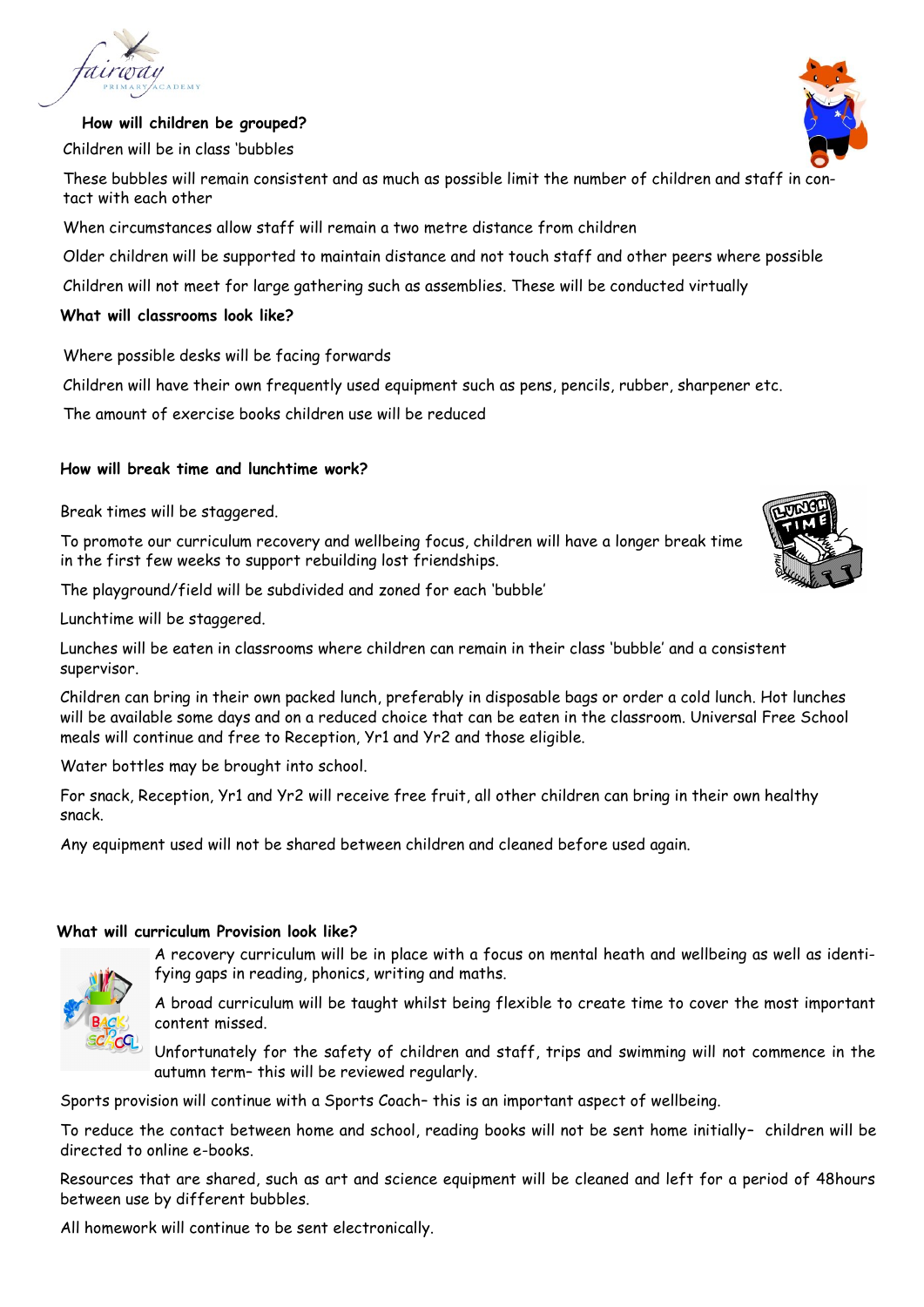

**What is the schools response to any infection?**



**Children who are unwell with COVID-19 symptoms, have someone in their household who does or has tested positive in the last 7 days, Should NOT attend school.**

If a child develops symptoms during the school day, they will be sent home immediately.

Any children unwell with symptoms and waiting to be collected will be taken out of the class and cared for in a separate room. If social distancing cannot be maintained PPE may be worn by the adult.

Children with symptoms should self isolate for 7 days and should arrange to take a test. Tests can be booked online through the NHS testing and tracing for coronavirus website, or ordered by telephone via NHS 119 for those without access to the internet.

Other members of their household (including siblings) should self isolate for 14 days from when the symptomatic child had the first symptom.

Any children that have come into contact with another child with symptoms **do not** need to go home or self isolate, unless they develop symptoms themselves.

If a test is taken, the school must be informed immediately of the test results.

If a test is negative, feel well and no longer have symptoms, self isolation can stop.

If a test is positive, parents should follow the 'stay at home' advice and continue to self-isolate for at least 7 days. Children only return to school if they do not have symptoms other than a cough or loss of sense of smell/ taste. This is because a cough or anosmia can last for several weeks once the infection has gone. If they still have a high temperature, they should keep self-isolating until their temperature returns to normal. Local health protection team will be contacted by the school and will follow guidance given based on risk assessments. The health protection team will provide definitive advice on who must be sent home. It does not necessarily mean the whole school needs to close for a confirmed case.

Engage with the NHS Test and Trace process if required.

#### **Additional Information**

#### **Face Masks**

In line with Public Health England recommendations, face masks will not be worn in school. Face masks must be removed and disposed of at the school gate before entering school premises. PPE may be worn by staff in certain circumstances, for example first aid.

#### **Uniform**

Uniform plays a valuable role in contributing to the ethos of the school and being part of a team. Therefore we ask that school uniform is adopted fully from September.

On days where children have PE, they may come to school in their PE kits fro the day. This will reduce the amount of storage.

#### **Bringing things to school**

We wish to keep things to a minimum that children bring into school.

A small bag can be brought in to hold their water bottle and lunchbox. Water bottles will be stored in bags throughout the day and not on tables.

Mobile phones are only permitted if parents email in advance enquiry@fairwayprimary.co.uk stating the reason why the child needs to bring a mobile phone in to school. These will be turned off and kept in the school office.

#### **Communication**

All communication to parents in future will be by email. There will be no paper correspondence. If you wish to receive communications from school you must ensure that we have an up to date email address for you on the school system.

There will be an appointment only system for parents wishing to come into school including the School Office. If you have an enquiry please telephone or email rather than coming into school.